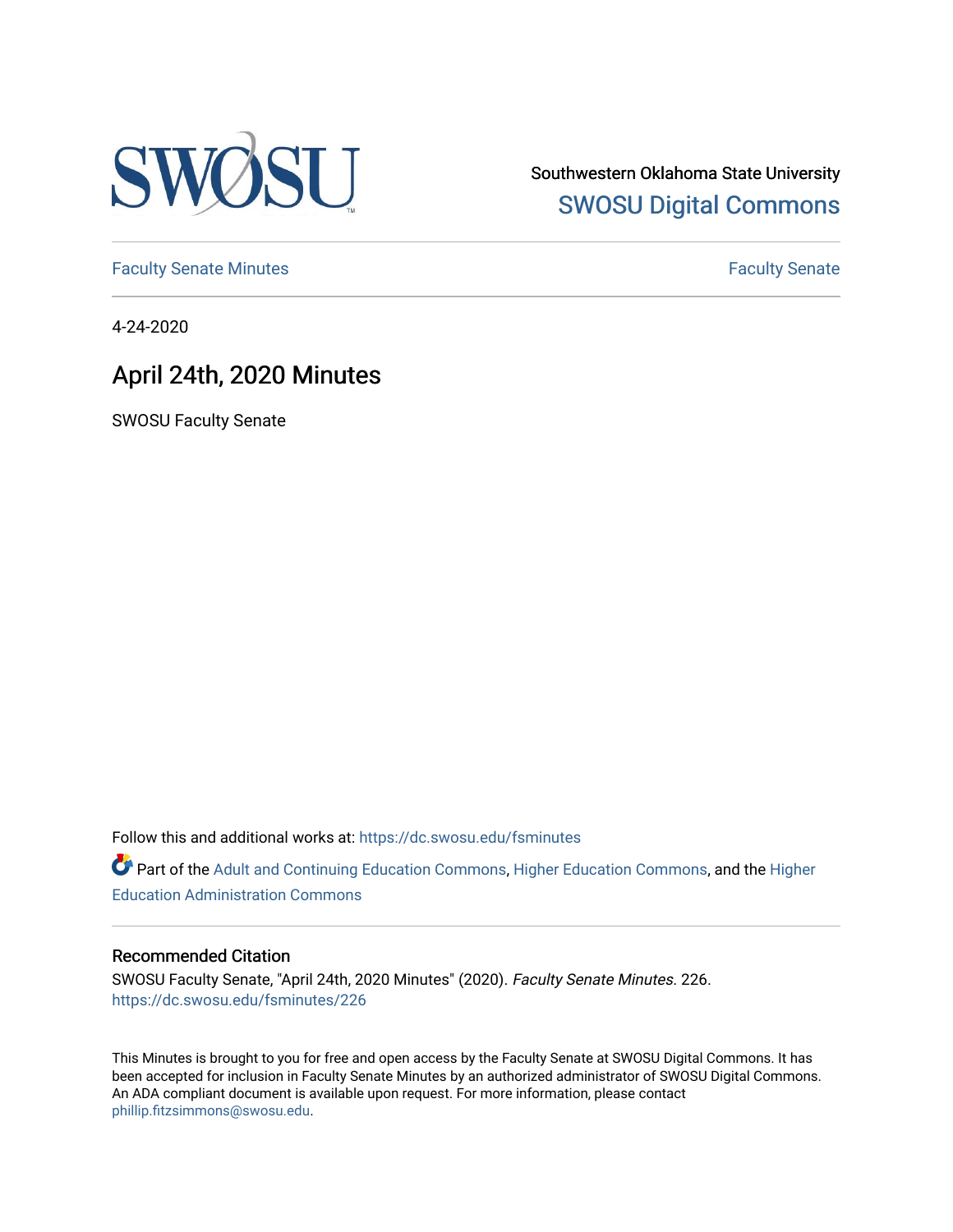# SWOSU Faculty Senate

# April  $24<sup>th</sup>$ , 2020 Minutes

**I. Call to Order:** Faculty Senate President Stephen Burgess called the April meeting of the Faculty Senate to Order at 2:30 p.m. via Zoom.

### **II. Establishment of a Quorum:**

- **III. Certification of Substitutes:** Wayne Anderson, Jimena Aracena, Lisa Boyles, Landry Brewer, Nathan Brooks, Stephen Burgess, Melanie Claborn, Amanda Evert, Phillip Fitzsimmons, Swarup Ghosh, Meri Hix, Paul Hummel, Chris Horton, Sunu Kodumthara, Alex Lee, Scott Long, David Martyn, Evette Meliza, Kathy O'Neal, Jess Parker, Hank Ramsey, Hardeep Saluja, Tugba Sevin, Amanda Smith-Chesley, Carie Strauch, Karen Sweeney, Muatasem Ubeidat
- **IV. Presentation of Visitors:** N/A
- **V. Approval of Minutes:** Approved

## **VI. Announcements**

- A. President Stephen Burgess
	- 1. Executive Council Meetings multiple times this month latest 4-22-20 & meeting with Dr. South 4-22-20
		- a. Honors medallions going to department chairs to distribute
		- b. NSO: If you have questions please contact Todd Boyd. Approximately same number of students registered for NSO as last year. Enrollment is lagging. Recruitment Office is monitoring the sheet with new students and attempting to contact those who do not respond to faculty efforts. Please update the enrollment sheet with attempts to contact.
		- c. Funding from Federal Government as part of stimulus has been received. \$3.4 million received. ½ to go to students directly. The administration is working on how to distribute as guidelines are in flux.
		- d. Expected budget shortfall for this budget year. Unclear how OK Legislature will respond. Expected budget shortfall next year with anticipated decrease in enrollment (nationally and locally) and potential budget decrease from state.
		- e. Final exam schedule information and announcement. As there is a change in policy from the process presented online send out an announcement about new guidelines.
		- f. Several university committees have been formed to develop plans for upcoming year.